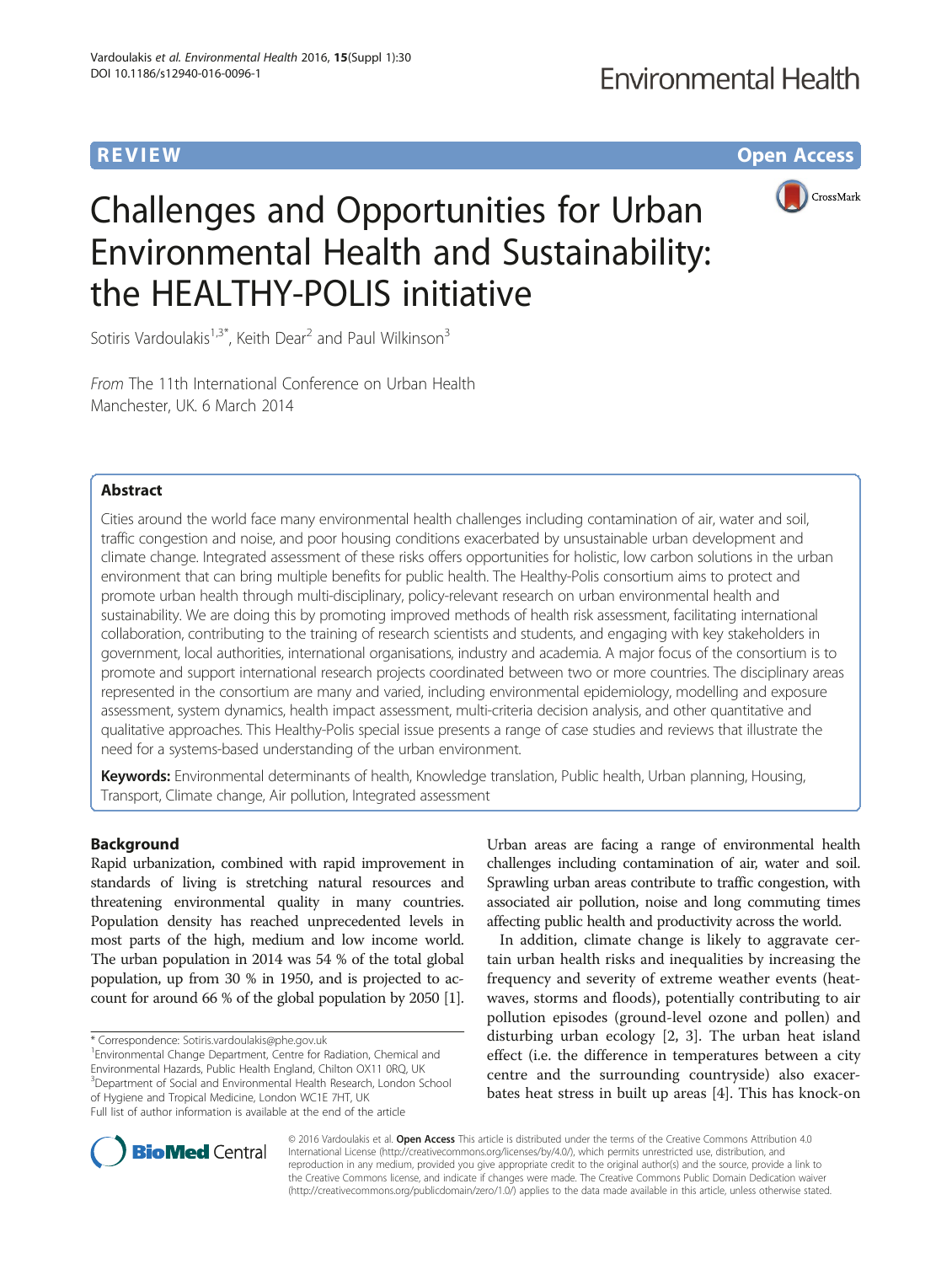effects on the indoor environment, energy demand (for ventilation and cooling) and public health [\[5](#page-3-0), [6](#page-3-0)].

However, there is also an opportunity here: climate change mitigation and adaptation measures can deliver a range of health benefits. These health benefits are likely to result from "low carbon" policies aimed at lowering greenhouse gas emissions by improving energy efficiency in buildings (enhancing thermal comfort for occupants) [[5\]](#page-3-0), reducing dependency on private car use (improving physical activity levels and local air quality) [\[7\]](#page-3-0), increasing renewable energy generation (improving ambient air quality) [\[8\]](#page-3-0), and reducing meat and dairy consumption (reducing saturated fat intake) [\[9\]](#page-3-0). Accounting for the health co-benefits of climate change mitigation strengthens the case for reductions in greenhouse gas emissions from many sectors. However, attention should also be paid to the unintended harmful effects of certain carbon reduction policies. For example, home energy efficiency measures have the potential to worsen indoor air quality if steps are not taken to maintain good ventilation [[10](#page-3-0)]; and the promotion of active travel has the potential to increase road injury risks without separation of cyclists and pedestrians from other road traffic [[7](#page-3-0)].

Cities are complex systems. Research to elucidate pathways to better health and wellbeing demands systems-based, interdisciplinary methods involving epidemiologists, toxicologists, urban planners, environmental scientists, mathematical modellers, engineers, IT experts, social scientists, public health researchers and health care professionals. Importantly, local communities need to be involved in research projects aiming to inform local policies from an early stage. This can be achieved through genuine stakeholder engagement [\[11](#page-3-0)], citizen science and knowledge co-generation approaches [[12\]](#page-3-0), which raise awareness, provide valuable information and improve acceptability of interventions.

Methodological innovation in epidemiology, exposure assessment and risk analysis, and standardization of methods across countries, are needed to address complex environmental health challenges in the context of climate change and sustainable development. Relevant areas include the assessment and reduction of the health risks and impacts of weather extremes, air pollution, water contamination and other forms of environmental hazard, especially in the context of climate change, and evaluating mitigation and adaptation options [[13\]](#page-3-0). These challenges highlight the need for integrated assessment methods that account for the complex interactions (including feedback loops) between climatic, environmental and behavioural factors, and the urban fabric [[14](#page-3-0)]. This is particularly the case in global megacities where exposure to environmental stressors (such air pollution, congestion, heat and noise) can be substantially higher than in rural areas. Particular opportunities for influencing development

pathways may arise in the multitude of rapidly developing cities in low and middle income countries. System dynamics approaches [[15](#page-3-0)] and multi-criteria decision analysis methods [\[16\]](#page-3-0) integrating quantitative and qualitative evidence can help characterise the likely overall impacts of policy options in urban environments.

This is the approach adopted by Healthy-Polis ([www.healthy-polis.org\)](http://www.healthy-polis.org/), a new international consortium for urban environmental health and sustainability which aims to: (1) promote innovation and standardization in research methods (including exposure modelling, environmental epidemiology, risk analysis and integrated assessment methods), (2) facilitate international, multidisciplinary research collaborations, (3) provide training and promote capacity building especially in rapidly urbanizing countries, and (4) evaluate and promote environmental interventions to improve public health in cities.

A particular emphasis of Healthy-Polis is on engendering and supporting a growing community of young researchers in the field of urban environmental health, climate change and sustainability, who will push the research agenda forward through global collaborations in the coming critical decades.

#### Methods and case studies

The disciplinary areas represented in Healthy-Polis are many and varied, including environmental epidemiology, modelling and exposure assessment, system dynamics, health impact assessment, multi-criteria decision analysis, and other quantitative and qualitative approaches. Key areas of interest (Fig. [1\)](#page-2-0) were discussed at the  $1<sup>st</sup>$  Healthy-Polis workshop in Manchester, U.K. (6 March 2014).

In this special issue of Environmental Health, we present twelve contributions that address the aims of the Healthy-Polis consortium using methods from many disciplines. Perhaps the most familiar connection between climate change and health is the impact of extreme weather events such as heatwaves. A systematic review by Arbuthnott et al. [\[17\]](#page-3-0) covers the important question of whether susceptibility to heat and cold has changed over time. It appears that various populations did become less susceptible to heat, although attribution to a specific cause is difficult. Heaviside et al. [[18](#page-3-0)] consider the attribution of mortality to the Urban Heat Island effect during heatwaves, finding an appreciable contribution of this effect to the excess mortality experienced in the West Midlands region of England in the 2003 European heatwave. In regard to the co-benefits of climate change mitigation, Sabel et al. [[19](#page-3-0)] report on the health benefits of several European and Chinese cities' actual mitigation efforts, finding mixed results but with relatively modest health gains. The significant contribution of this study was in additionally considering climate change impacts on positive health outcomes, such as wellbeing.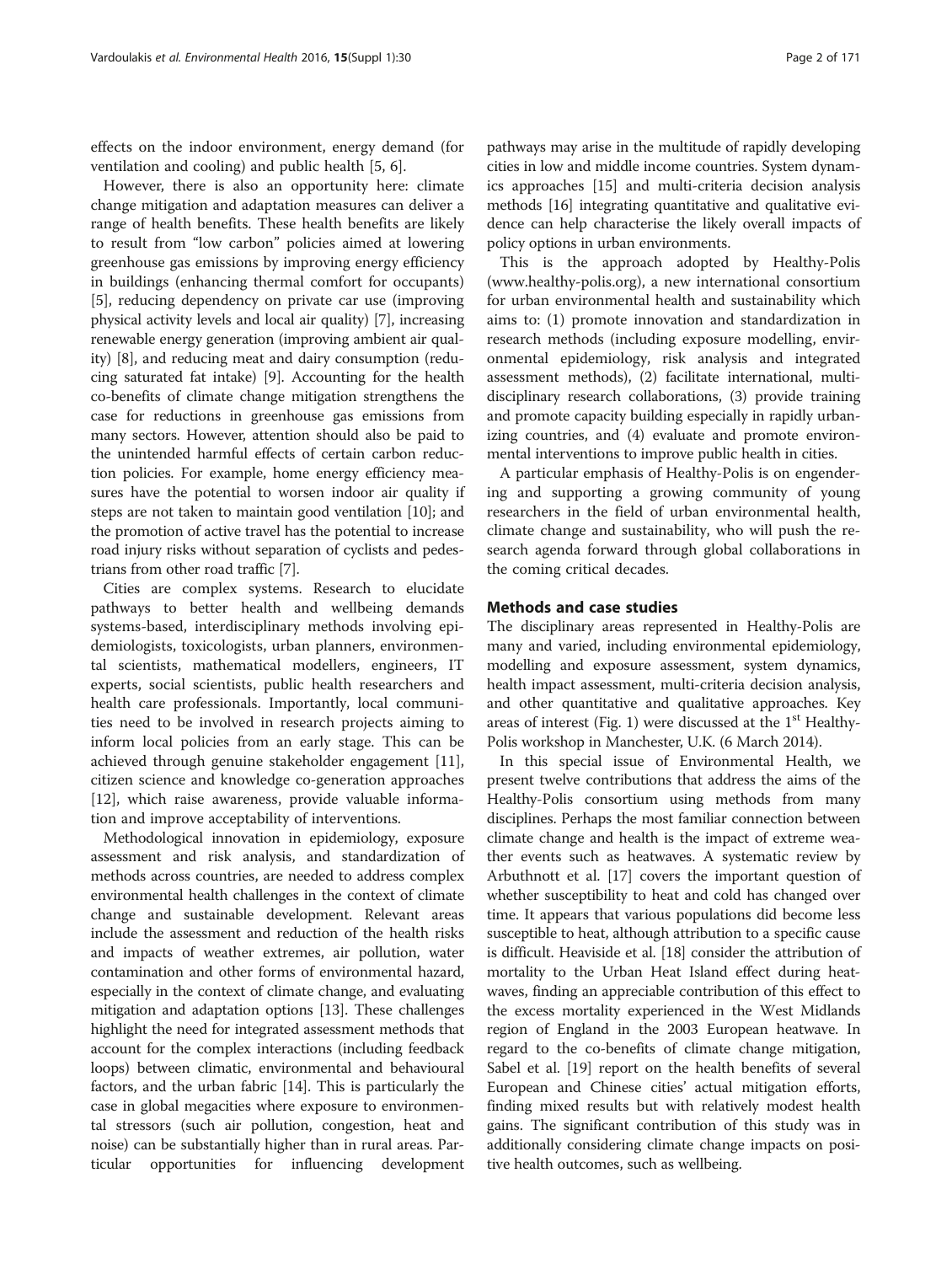<span id="page-2-0"></span>

Water, Soil & **Waste** 

We include a set of papers that address various aspects of disease in the urban environment. Asikainen et al. [[20\]](#page-3-0) focus on the calculation of the annual burden of disease caused by exposure to indoor air pollution in EU countries, and how best to ventilate with outdoor air, which may also be polluted. Considering various measures of urban form in 50 urban areas in England, Fecht et al. [[21\]](#page-3-0) intriguingly report higher rates of premature cardiovascular mortality in cities with higher densities of road junctions. Turning to infectious disease, Semenza et al. [\[22\]](#page-3-0) present a predictive model of West Nile Virus infections based on ambient temperature and other environmental determinants. Higher rates are projected under climate change which has implications for the safety of the blood supply. Analysing the consequences of China's massive ongoing migration and rapid urbanisation, Li et al. [[23](#page-3-0)] show that action to protect and improve health in cities can be taken at multiple scales from national to individual.

Energy & **Transport** 

Fig. 1 Healthy-Polis. Key areas of scientific research and inter-linkages in the urban environment

Many of the Healthy-Polis papers address the broad area of urbanisation and planning. Macmillan et al. [[24](#page-3-0)] report a project in which over 50 stakeholders collaboratively built causal diagrams to capture the complexities of housing, energy and wellbeing and developed criteria for assessing housing policy, while Nieuwenhuijsen [[25](#page-3-0)] surveys new concepts and methods developed to address the complexity of urban environmental health in the wider context of urban and transport planning. Turning to specifics, Woods et al. [[26\]](#page-3-0) show how multi-criteria decision analysis can be used to prioritize environmental health hazards in a city. Salmond et al. [[27](#page-3-0)] consider the ecosystem services and disservices provided by planting street trees as an urban planning tool, and argue that a holistic approach is necessary to ensure a net benefit. Finally, Rietveld et al. [\[28](#page-3-0)] argue for a systems approach to water and waste management in cities, illustrating their points with case studies from three continents.

Vegetation & Ecosystems

#### Conclusions and vision

The range of risks and opportunities for urban environmental health explored in this special issue clearly demonstrates the complexity of the challenge cities are facing in the  $21<sup>st</sup>$  century in the context of climate, land use and demographic change. As the planet becomes increasingly urbanised, pressure on natural resources (air, water, soil), urban infrastructure (housing and transport) and health care systems increases, but so does our capacity to address risks though technological innovation, international co-operation, and participatory decisionmaking at city level. Solutions may involve advanced "smart" systems (e.g. controlling energy consumption, temperature and ventilation in houses) as well as more traditional approaches (e.g. urban greening, promoting walking and cycling) to improve health and wellbeing. Importantly, these solutions need to be assessed in a holistic way to maximise the benefits ("win-win", e.g. reducing energy consumption and improving thermal comfort and air quality in buildings) and avoid unintended trade-offs ("win-lose", e.g. planting tree species that are aesthetically appealing but require high energy input for maintenance). Methods such as multi-criteria decision analysis, participatory system dynamics modelling and quantitative health impacts assessment can help avoid pitfalls of the past and create healthier and more sustainable cities. Healthy-Polis is committed to capitalizing on these opportunities by supporting international collaboration, building research